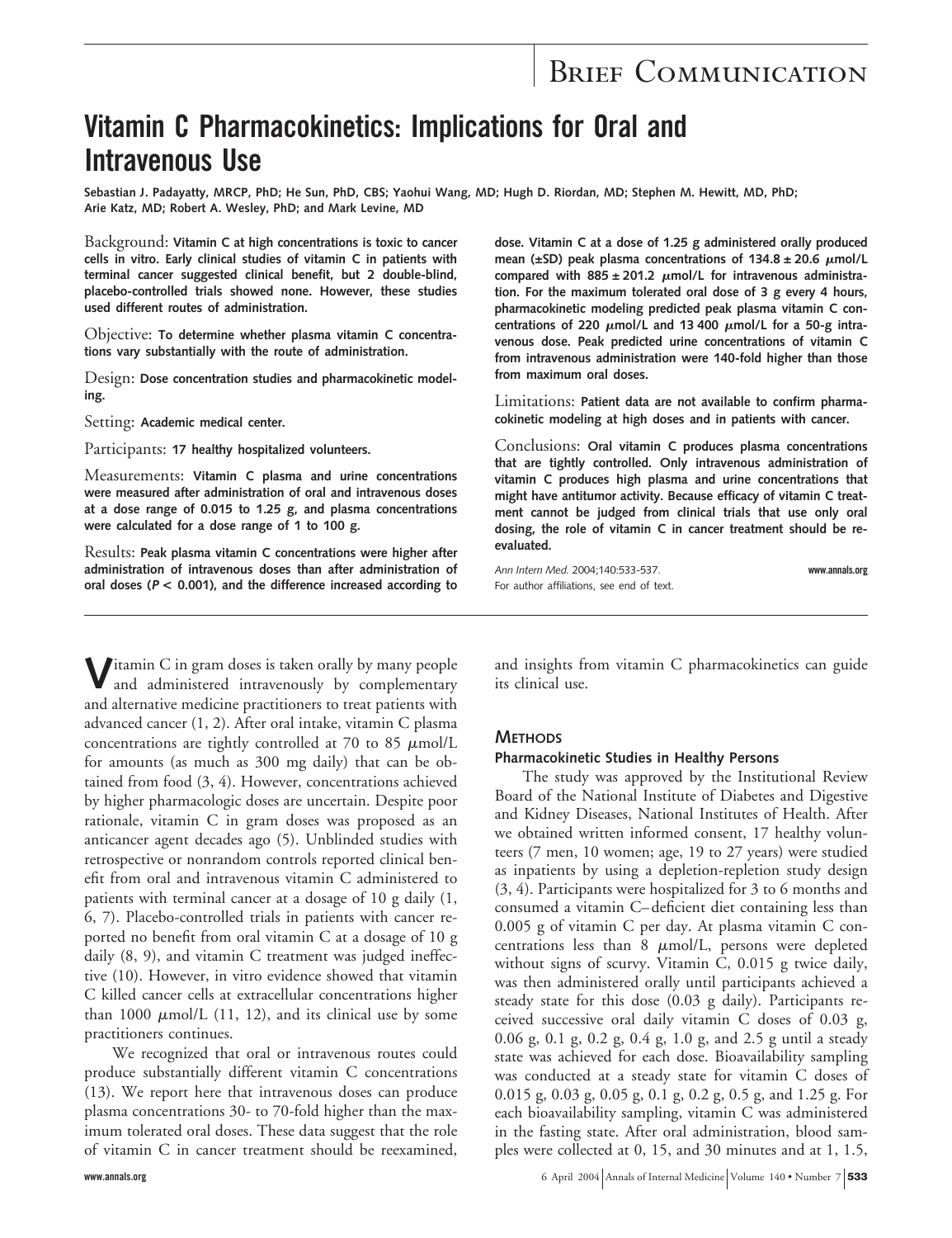#### **Context**

Clinical studies of vitamin C as a potential anticancer agent have produced inconsistent results despite in vitro evidence that high concentrations kill cancer cells.

#### **Contribution**

Pharmacokinetic studies in healthy persons, using a depletion-repletion design, show that intravenous administration can achieve 70-fold higher blood levels of vitamin C than the highest tolerated oral dose.

#### **Cautions**

Although this study provides better understanding of the pharmacokinetic issues involved in research on vitamin C, it provides no evidence that vitamin C has any effect on cancer cells and cannot be used to support its clinical use for therapeutic purposes.

*–The Editors*

2, 2.5, 3, 3.5, 4, 5, 6, 7, 8, 9, 10, 11, 12, 13, 14, 15, 16, 19, 22, and 24 hours (3, 4). After intravenous administration at 250 mg/min, blood samples were collected at 0, 2.5, 5, 10, 15, and 30 minutes and at 1, 1.5, 2, 2.5, 3, 3.5, 4, 5, 6, 7, 8, 9, and 10 hours. Data obtained from bioavailability samplings were used to determine peak plasma and urine vitamin C concentrations.

## **Pharmacokinetic Modeling**

We used data from 7 men to construct a unique 3-compartment vitamin C pharmacokinetic model with parameters describing saturable absorption, tissue distribution, and renal excretion and reabsorption (14). This model was used to predict peak plasma and urine vitamin C concentrations attained when pharmacologic doses of the vitamin are administered. For intravenous administration, it was assumed that vitamin C was infused at a rate of 1 g/min, and urine output was 100 mL/h.

## **Vitamin C Assay**

Vitamin C was measured by using high-performance liquid chromatography with coulometric electrochemical detection (3, 4, 15).

## **Statistical Analysis**

We compared plasma vitamin C concentration curves (against either dose or time) by repeated-measures analyses of variance (ANOVA). In addition to the repeating factor (dose or time), other factors considered were sex and route of administration. In the comparison of routes of administration at multiple doses, in which sex not only was an important factor itself but also had an important interaction with route, separate ANOVA were determined for men and women to assess the importance of route of administration. Analyses were performed by using DataDesk, version 5 (1995) (Data Description, Inc., Ithaca, New York).

#### **534** 6 April 2004 Annals of Internal Medicine Volume 140 • Number 7 **www.annals.org**

## **Role of the Funding Source**

The funding source had no role in the design, conduct, and reporting of the study or in the decision to submit the manuscript for publication.

## **RESULTS**

When 1.25 g of vitamin C was given intravenously, plasma concentrations were significantly higher than when the vitamin was given orally  $(P < 0.001$  by repeated-measures ANOVA) (**Figure 1**). In addition, plasma concentrations were significantly higher over all doses ( $P < 0.001$  by repeated-measures ANOVA) with intravenous compared with oral administration (**Figure 1**, *inset*). At the highest dose of 1.25 g, mean peak values from intravenous administration were 6.6-fold higher than mean peak values from oral administration. When all doses were considered, peak plasma vitamin C concentrations increased with increasing intravenous doses, whereas peak plasma vitamin C concentrations seemed to plateau with increasing oral doses. Urine vitamin C concentrations were higher for the same dose given intravenously compared with that administered by the oral route. At the highest dose of 1.25 g, peak urine concentrations from intravenous administration were approximately 3.5 times higher than from oral administration (data not shown).

The 3-compartment vitamin C pharmacokinetic model that we developed predicted that a single oral dose of 3 g, the maximum tolerated single dose, produced a peak plasma concentration of 206  $\mu$ mol/L (Figure 2, *top*). Peak predicted concentration after a single 1.25-g oral dose was slightly lower at  $187 \mu$ mol/L. For 200 mg, an amount obtained from vitamin C–rich foods, peak predicted concentration was approximately 90  $\mu$ mol/L. Plasma concentrations for all of these amounts returned to steady-state values, approximately 70 to 85  $\mu$ mol/L, after 24 hours. With 3 g given orally every 4 hours, the maximum tolerable (6), peak predicted plasma concentration was approximately 220  $\mu$ mol/L (Figure 2, *top*). By contrast, after intravenous administration, predicted peak plasma vitamin C concentrations were approximately  $1760 \mu$ mol/L for 3 g, 2870  $\mu$ mol/L for 5 g, 5580  $\mu$ mol/L for 10 g, 13 350  $\mu$ mol/L for 50 g, and 15 380  $\mu$ mol/L for 100 g (Figure 2, *bottom*). Doses of 60 g given intravenously are used for cancer treatment by complementary and alternative medicine practitioners (2). Predicted peak urine vitamin C concentrations were as much as 140-fold higher after intravenous administration compared with oral administration (data not shown).

# **DISCUSSION**

Our data show that vitamin C plasma concentrations are tightly controlled when the vitamin is taken orally, even at the highest tolerated amounts. By contrast, intravenous administration bypasses tight control and results in concentrations as much as 70-fold higher than those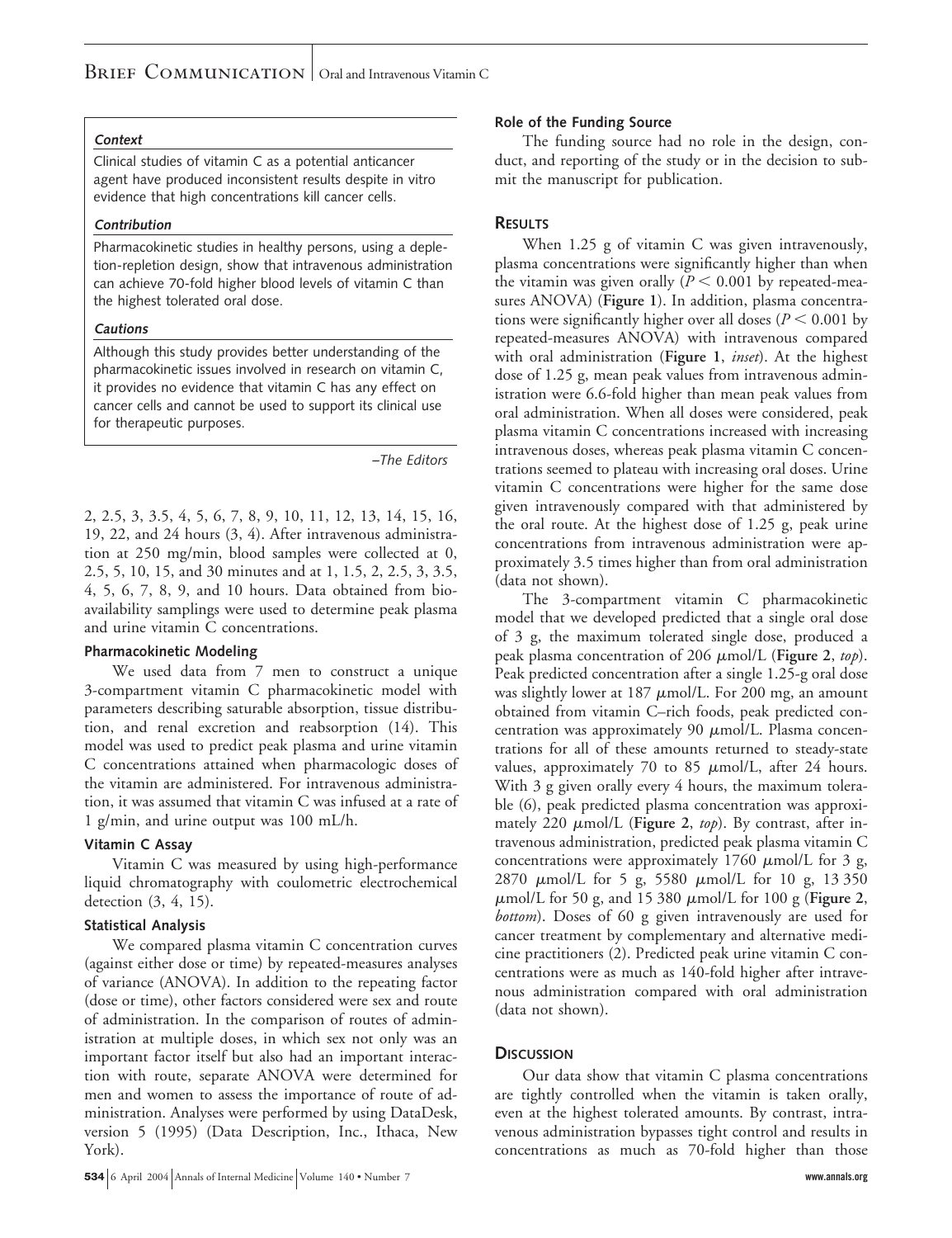

*Figure 1.* **Plasma vitamin C concentrations in healthy volunteers after intravenous or oral administration of vitamin C.**

Plasma vitamin C concentrations are shown as a function of time after the 1.25-g oral or intravenous dose administered at steady state for that dose in 12 persons (3 men, 9 women). **Inset:** Peak plasma vitamin C concentrations as a function of dose after oral or intravenous administration of vitamin C. Seventeen persons (7 men, 10 women) received doses from 0.015 to 0.1 g, 16 persons (6 men, 10 women) received the 0.2-g dose, 14 persons (6 men, 8 women) received the 0.5-g dose, and 12 persons (3 men, 9 women) received the 1.25-g dose. Persons received each dose while at steady state for that dose.

achieved by maximum oral consumption. Both findings have clinical relevance.

Vitamin C oral supplements are among the most popular sold, and gram doses are promoted for preventing and treating the common cold, managing stress, and enhancing well-being (1). Our data show that single supplement gram doses produce transient peak plasma concentrations that at most are 2- to 3-fold higher than those from vitamin C–rich foods (200 to 300 mg daily). In either case, plasma values return to similar steady-state concentrations in 24 hours. Because differences in plasma concentrations from supplements and from food intake are not large, supplements would be expected to confer little additional benefit, a finding supported by available evidence (16, 17).

However, consumption of fruits and vegetables, which contain vitamin C, is beneficial for unknown reasons (16, 17). On the basis of current knowledge and the pharmacokinetics presented here, physicians should advise their patients to consume fruits and vegetables, not vitamin C supplements, to obtain potential benefits.

Just as important, our data show that intravenous administration of vitamin C produces substantially higher plasma concentrations than can be achieved with oral administration of vitamin C. This difference was previously unrecognized and may have treatment implications. Case series published by Cameron, Campbell, and Pauling (l, 6, 7) have been controversial. In these series, several hundred patients with terminal cancer treated with 10 g of vitamin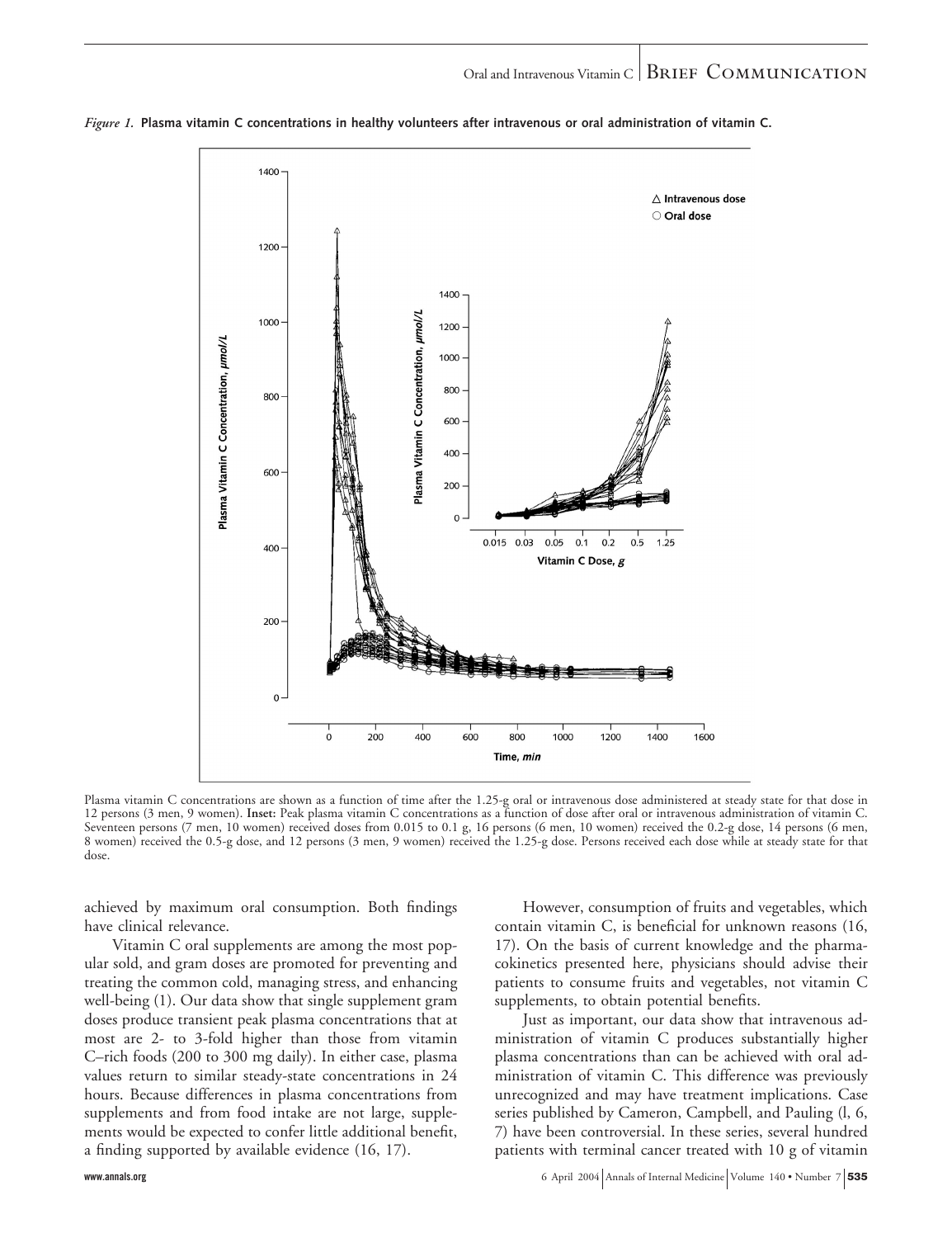BRIEF COMMUNICATION Oral and Intravenous Vitamin C



**administration of vitamin C.** *Figure 2.* **Predicted plasma vitamin C concentrations in healthy persons after oral (top) or intravenous (IV) (bottom)**

The 3-compartment pharmacokinetic model used to calculate these values was derived from data in 7 healthy men (3, 14). Baseline values are 70 to 85 mol/L, the expected steady-state plasma vitamin C concentration for healthy persons with a vitamin C intake of more than 0.2 g/d.

C intravenously for 10 days and then 10 g orally indefinitely were compared with more than 1000 retrospective and prospective controls. Patients treated with vitamin C survived 150 to 300 days longer than controls (1, 6, 7). Other researchers reported benefit consisting of increased survival, improved well-being, and reduced pain (1). All of these studies were uncontrolled, and factors unrelated to intervention may have affected outcome. Two randomized, double-blind, placebo-controlled studies from the Mayo Clinic found no benefit (8, 9). These studies included 200 patients who were treated with 10 g of vitamin C daily. The Mayo Clinic studies were considered to be definitive (10). However, in these studies, vitamin C was given orally, which is in contrast to the intravenous and oral use in other studies. On the basis of our pharmacokinetic data, we conclude that the Mayo Clinic studies, which used oral administration of vitamin C, are not comparable to studies

with intravenous administration. The Mayo Clinic studies neither support nor refute possible effects of intravenously administered vitamin C on cancer.

Intravenous vitamin C may have a role in the treatment of cancer as a result of the plasma concentrations that can be achieved only by this route. With consumption of 5 to 9 servings of fruits and vegetables daily, steady-state plasma concentrations are 80  $\mu$ mol/L or less, and peak values do not exceed  $220 \mu mol/L$ , even after maximum oral administration of 3 g 6 times daily. By contrast, intravenous vitamin C may produce plasma concentrations as high as  $15\,000$   $\mu$ mol/L. At extracellular concentrations greater than  $1000 \mu \text{mol/L}$ , vitamin C is toxic to cancer cells, although mechanisms and interpretation are controversial (11, 12, 18). The vitamin C free radical species, ascorbyl radical, is detectable in animals only when they receive intravenous vitamin C equivalent to a 10-g dose in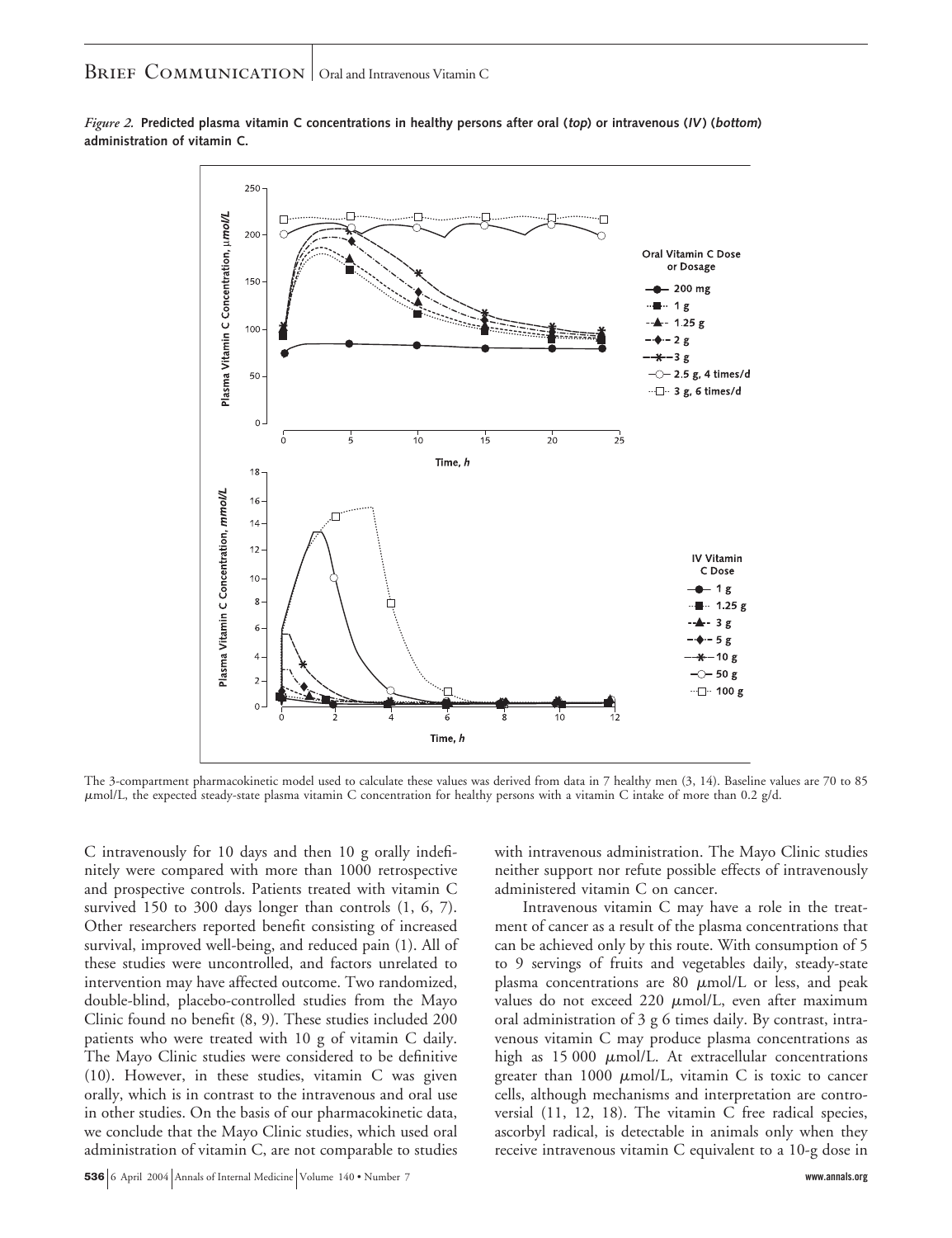# Oral and Intravenous Vitamin C  $\vert$  BRIEF COMMUNICATION

humans (19). We propose that detectable ascorbyl radical forms only when human plasma concentrations are greater than  $1000 \mu$ mol/L and that either the radical itself or its unpaired electron induces oxidative damage that can be repaired by normal but not cancer cells. Understanding mechanisms of cytotoxicity may further the investigational use of vitamin C in patients with cancer, used alone or with other agents that potentiate such actions (20). Although minimal data are available, intravenous vitamin C is expected to have little toxicity compared with conventional chemotherapeutic agents (3). In this context and in light of our new pharmacokinetic data, a role for intravenous vitamin C in cancer treatment should be reevaluated.

From the National Institute of Diabetes and Digestive and Kidney Diseases, the National Cancer Institute, and the Clinical Center, National Institutes of Health, Bethesda, Maryland; the Food and Drug Administration, Rockville, Maryland; and Bio-Communications Research Institute, Wichita, Kansas.

**Grant Support:** By a grant from the National Institute of Diabetes and Digestive and Kidney Diseases, National Institutes of Health (Z01 DK 54506). Dr. Katz received partial support from the Office of Dietary Supplements, Office of the Director, National Institutes of Health.

**Potential Financial Conflicts of Interest:** None disclosed.

**Requests for Single Reprints:** Mark Levine, MD, Molecular and Clinical Nutrition Section, Building 10, Room 4D52–MSC 1372, National Institutes of Health, Bethesda, MD 20892-1372.

Current author addresses and author contributions are available at www .annals.org.

#### **References**

1. **Cameron E, Pauling L.** Cancer and Vitamin C. Philadelphia: Camino Books; 1993.

2. **Riordan NH, Riordan HD, Meng X, Li Y, Jackson JA.** Intravenous ascorbate as a tumor cytotoxic chemotherapeutic agent. Med Hypotheses. 1995;44:207-13. [PMID: 7609676]

3. **Levine M, Conry-Cantilena C, Wang Y, Welch RW, Washko PW, Dhariwal KR, et al.** Vitamin C pharmacokinetics in healthy volunteers: evidence for a recommended dietary allowance. Proc Natl Acad Sci U S A. 1996;93:3704-9. [PMID: 8623000]

4. **Levine M, Wang Y, Padayatty SJ, Morrow J.** A new recommended dietary

allowance of vitamin C for healthy young women. Proc Natl Acad Sci U S A. 2001;98:9842-6. [PMID: 11504949]

5. **McCormick WJ.** Cancer: a collagen disease, secondary to a nutritional deficiency. Arch Pediatr. 1959;76:166-71. [PMID: 13638066]

6. **Cameron E, Campbell A.** The orthomolecular treatment of cancer. II. Clinical trial of high-dose ascorbic acid supplements in advanced human cancer. Chem Biol Interact. 1974;9:285-315. [PMID: 4430016]

7. **Cameron E, Pauling L.** Supplemental ascorbate in the supportive treatment of cancer: reevaluation of prolongation of survival times in terminal human cancer. Proc Natl Acad Sci U S A. 1978;75:4538-42. [PMID: 279931]

8. **Creagan ET, Moertel CG, O'Fallon JR, Schutt AJ, O'Connell MJ, Rubin J, et al.** Failure of high-dose vitamin C (ascorbic acid) therapy to benefit patients with advanced cancer. A controlled trial. N Engl J Med. 1979;301:687-90. [PMID: 384241]

9. **Moertel CG, Fleming TR, Creagan ET, Rubin J, O'Connell MJ, Ames MM.** High-dose vitamin C versus placebo in the treatment of patients with advanced cancer who have had no prior chemotherapy. A randomized doubleblind comparison. N Engl J Med. 1985;312:137-41. [PMID: 3880867]

10. **Wittes RE.** Vitamin C and cancer [Editorial]. N Engl J Med. 1985;312: 178-9. [PMID: 3965937]

11. **Leung PY, Miyashita K, Young M, Tsao CS.** Cytotoxic effect of ascorbate and its derivatives on cultured malignant and nonmalignant cell lines. Anticancer Res. 1993;13:475-80. [PMID: 8517665]

12. **Sakagami H, Satoh K, Hakeda Y, Kumegawa M.** Apoptosis-inducing activity of vitamin C and vitamin K. Cell Mol Biol (Noisy-le-grand). 2000;46:129-43. [PMID: 10726979]

13. **Padayatty SJ, Levine M.** New insights into the physiology and pharmacology of vitamin C. CMAJ. 2001;164:353-5. [PMID: 11232136]

14. **Graumlich JF, Ludden TM, Conry-Cantilena C, Cantilena LR Jr, Wang Y, Levine M.** Pharmacokinetic model of ascorbic acid in healthy male volunteers during depletion and repletion. Pharm Res. 1997;14:1133-9. [PMID: 9327438]

15. **Washko PW, Welch RW, Dhariwal KR, Wang Y, Levine M.** Ascorbic acid and dehydroascorbic acid analyses in biological samples. Anal Biochem. 1992; 204:1-14. [PMID: 1514674]

16. **Padayatty SJ, Katz A, Wang Y, Eck P, Kwon O, Lee JH, et al.** Vitamin C as an antioxidant: evaluation of its role in disease prevention. J Am Coll Nutr. 2003;22:18-35. [PMID: 12569111]

17. **Fairfield KM, Fletcher RH.** Vitamins for chronic disease prevention in adults: scientific review. JAMA. 2002;287:3116-26. [PMID: 12069675]

18. **Clement MV, Ramalingam J, Long LH, Halliwell B.** The in vitro cytotoxicity of ascorbate depends on the culture medium used to perform the assay and involves hydrogen peroxide. Antioxid Redox Signal. 2001;3:157-63. [PMID: 11291594]

19. **Wang X, Liu J, Yokoi I, Kohno M, Mori A.** Direct detection of circulating free radicals in the rat using electron spin resonance spectrometry. Free Radic Biol Med. 1992;12:121-6. [PMID: 1313773]

20. **Grad JM, Bahlis NJ, Reis I, Oshiro MM, Dalton WS, Boise LH.** Ascorbic acid enhances arsenic trioxide-induced cytotoxicity in multiple myeloma cells. Blood. 2001;98:805-13. [PMID: 11468182]